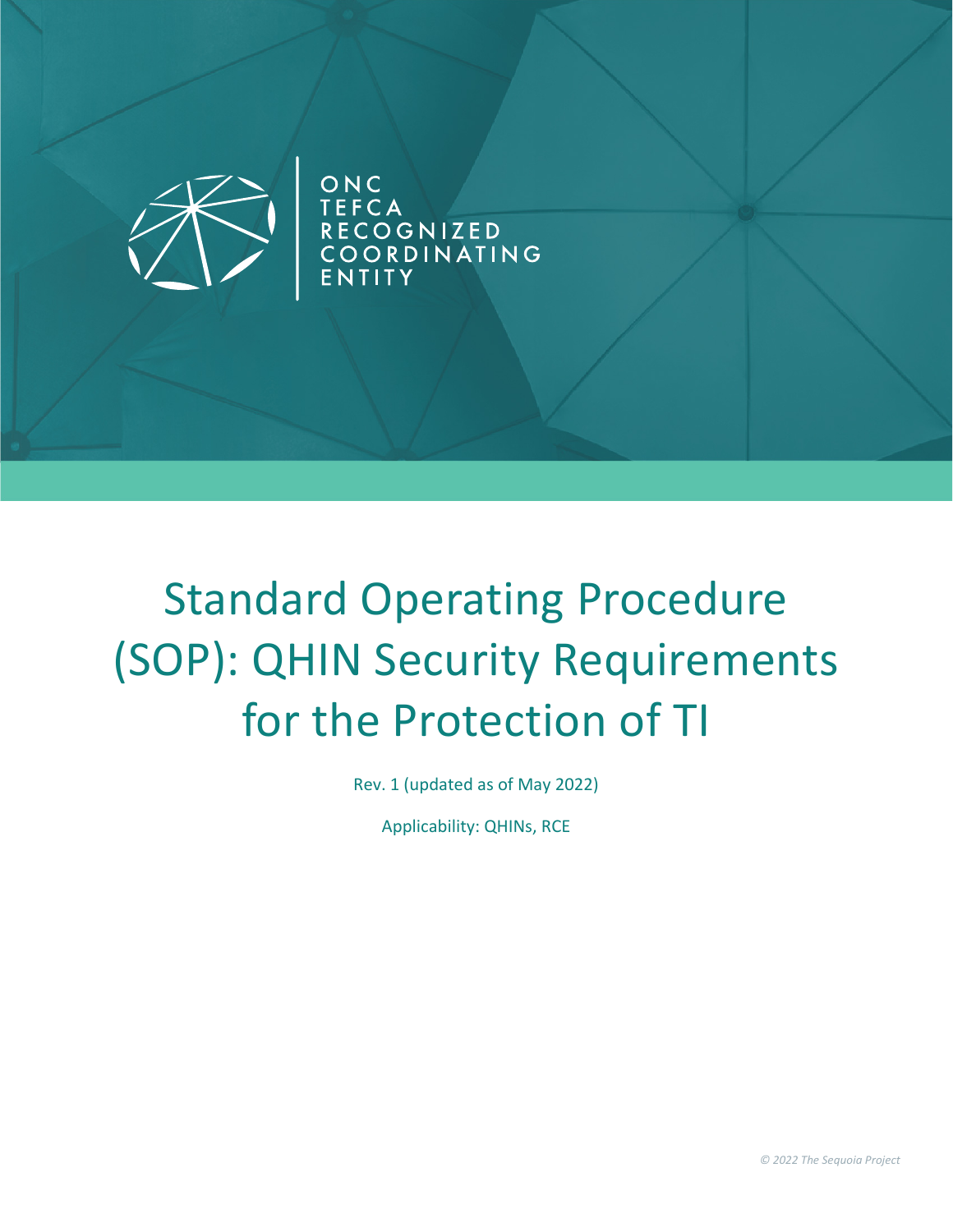### **1 COMMON AGREEMENT REFERENCES**

#### **CA Section 12.1.2:**

Cybersecurity Certification. Signatory shall achieve and maintain third-party certification to an industry-recognized cybersecurity framework demonstrating compliance with all relevant security controls, as set forth in the applicable SOP.

#### **CA Section 12.1.3:**

Annual Security Assessments. Signatory must obtain a third-party security assessment and technical audit no less often than annually and as further described in the applicable SOP. Signatory must also provide evidence of compliance with this section and, if applicable, of appropriate mitigation efforts in response to the findings of the security assessment and/or technical audit within thirty (30) days to the RCE as specified in the SOP.

#### **CA Section 12.1.5:**

Security Resource Support to Participants. Signatory shall make available to its Participants: (i) security resources and guidance regarding the protection of TI applicable to the Participants' participation in the QHIN under the applicable Framework Agreement; and (ii) information and resources that the RCE or Security Council makes available to Signatory related to promotion and enhancement of the security of TI under the Framework Agreements.

#### **CA Section 12.1.6:**

Chief Information Security Officer. The RCE shall designate a person to serve as the Chief Information Security Officer (CISO) for activities conducted under the Framework Agreements. This may be either an employee or independent contractor of the RCE. The RCE's CISO will be responsible for monitoring and maintaining the overall security posture of activities conducted under the Framework Agreements and making recommendations to all QHINs regarding changes to baseline security practices required to address changes to the threat landscape. Signatory agrees that it, and not the RCE, is ultimately responsible for the security posture of Signatory's network and the activities conducted by Signatory under the Participant-QHIN Agreements to which Signatory is a party, as well as the Participant-Subparticipant Agreements its Participants enter into and all Downstream Subparticipant Agreements that its Participants' Subparticipants enter into. Signatory shall also designate a person to serve as its CISO for purposes of Signatory's participation in QHIN-to-QHIN exchange. The RCE shall establish a Cybersecurity Council to enhance cybersecurity commensurate with the risks of the activities conducted under the Framework Agreements as more fully set forth in an SOP.

Capitalized terms used below without definitions shall have the respective meanings assigned to such terms in the Common Agreement.

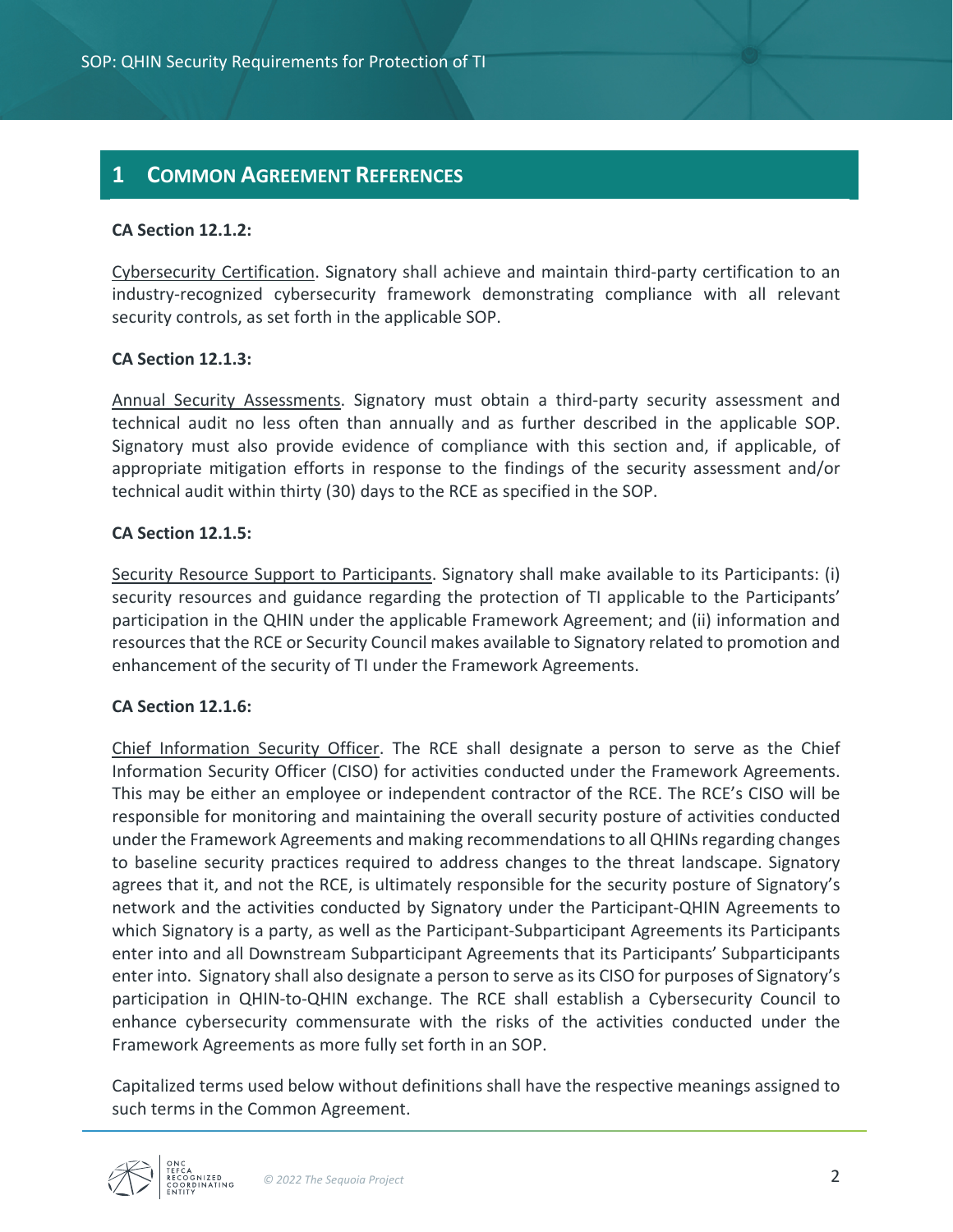## **2 PURPOSE**

This SOP identifies specific requirements that QHINs must follow to protect the security of TI. It also provides specific information about the Cybersecurity Council.

## **3 STANDARD**

The Cybersecurity & Infrastructure Security Agency (CISA) has identified the healthcare and public health sector as part of the nation's critical infrastructure, stating:

The Healthcare and Public Health Sector protects all sectors of the economy from hazards such as terrorism, infectious disease outbreaks, and natural disasters. Because the vast majority of the sector's assets are privately owned and operated, collaboration and information sharing between the public and private sectors is essential to increasing resilience of the nation's Healthcare and Public Health critical infrastructure.[1](#page-2-0)

QHINs play an important role in advancing the exchange of health and related information and, as such, have a critical role in advancing the standards for securing such information. Each QHIN must maintain compliance with the HIPAA Security Rule with respect to all TI even if the QHIN is not a HIPAA covered entity or business associate. In addition, QHINs must further satisfy the additional requirements and standards herein that go above and beyond what is required under the HIPAA Security Rule.

## **4 PROCEDURE**

- 1. Third-Party Cybersecurity Certification Every QHIN must be certified under a nationally recognized security framework from a list of pre-approved certifications/certifying bodies developed by the RCE.
	- a. The RCE will maintain and publish a list of certifying bodies which meet the RCE's security certification requirements as outlined in the SOP.
		- (i) Any third-party accreditation or certification body that can demonstrate adherence to the requirements listed in the SOP may be considered for inclusion in the RCE's list of certification bodies.

<span id="page-2-0"></span><sup>1</sup> <https://www.cisa.gov/healthcare-and-public-health-sector> (accessed April 28, 2022).



 $\overline{a}$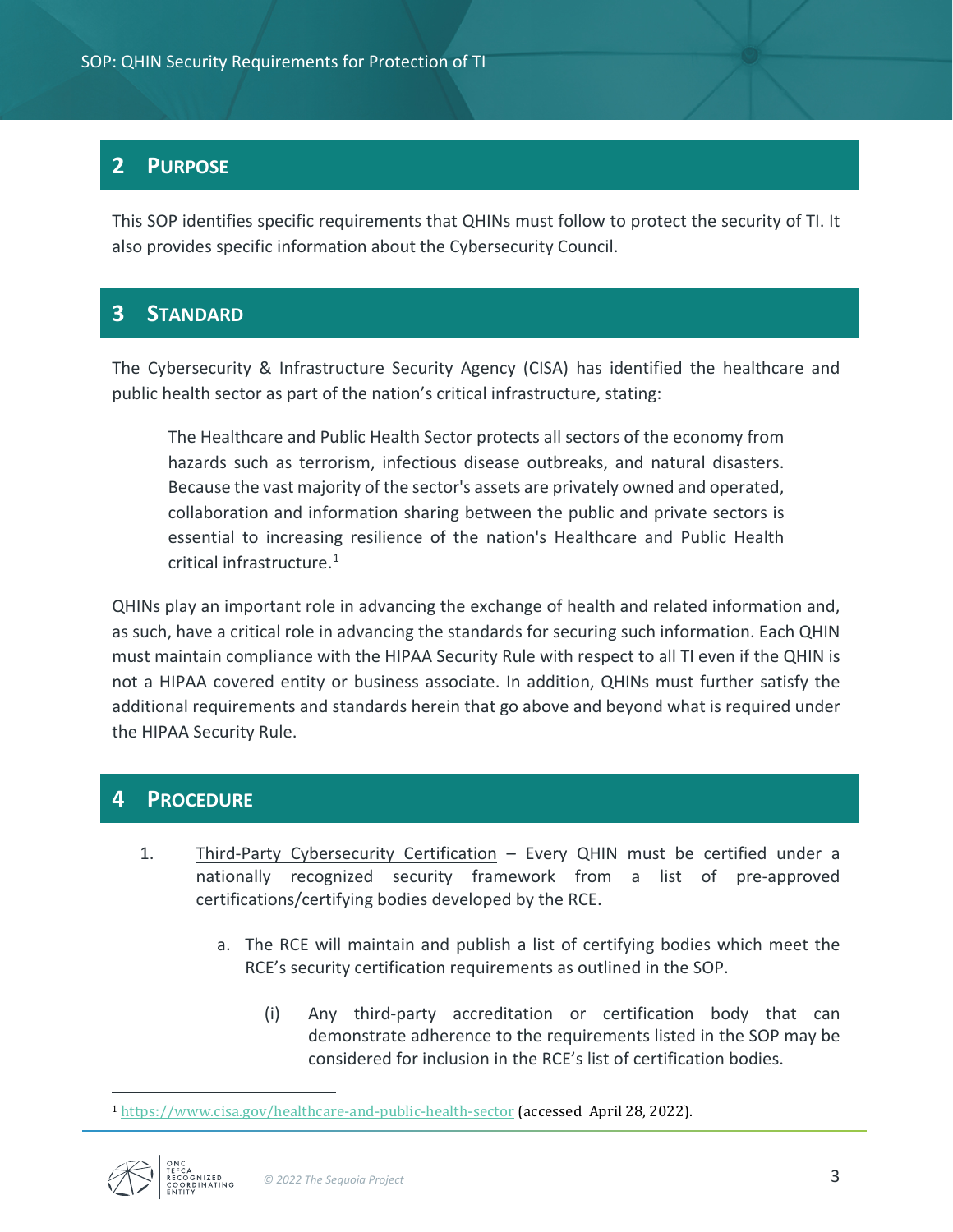- (ii) Interested parties should refer to the official RCE-published list of currently approved certifications available at [https://rce.sequoiaproject.org/qhin-cybersecurity-certification.](https://rce.sequoiaproject.org/qhin-cybersecurity-certification)
- (iii) Certification bodies providing services which meet these requirements may also request pre-approval to be included in the list.
- b. As part of a QHIN's third-party cybersecurity certification process, the certification body must:
	- (i) Ensure assessments are conducted in accordance with the NIST Cybersecurity Framework (CSF), specifically all categories in the CSF and NIST 800-171 are required, with assessments conducted using NIST 800-53 moderate as a reference;
	- (ii) Review the QHIN's HIPAA security analysis (consistent with §164.308(a)(1)(ii)(A))
	- (iii) Verify Common Agreement requirements for technical audits and assessments are met.
- 2. Annual Technical Audits Each QHIN must obtain a third-party technical audit of inscope systems on no less than an annual basis to ensure that its systems are properly defended against emergent threats. In-scope systems means any system that is critical to organizational operation and/or is required to function as a QHIN. A QHIN's annual third-party technical audit must, at a minimum, include the following:
	- a. Adoption of the NIST CSF, specifically all categories in the CSF and NIST 800-171 are required, with technical audits conducted using NIST 800-53 moderate as a reference.
	- b. Requirements of the HIPAA Security Rule, including HIPAA security analysis (consistent with  $§164.308(a)(1)(ii)(A))$
	- c. Comprehensive internet-facing penetration testing
	- d. Internal network vulnerability assessment, including review of the results of vulnerability scans and review of patch and vulnerability management records of its systems and applications
	- e. Include a review of security requirements from the Common Agreement, Security related SOPs, and other security requirements as may be required by the RCE at time of assessment; and

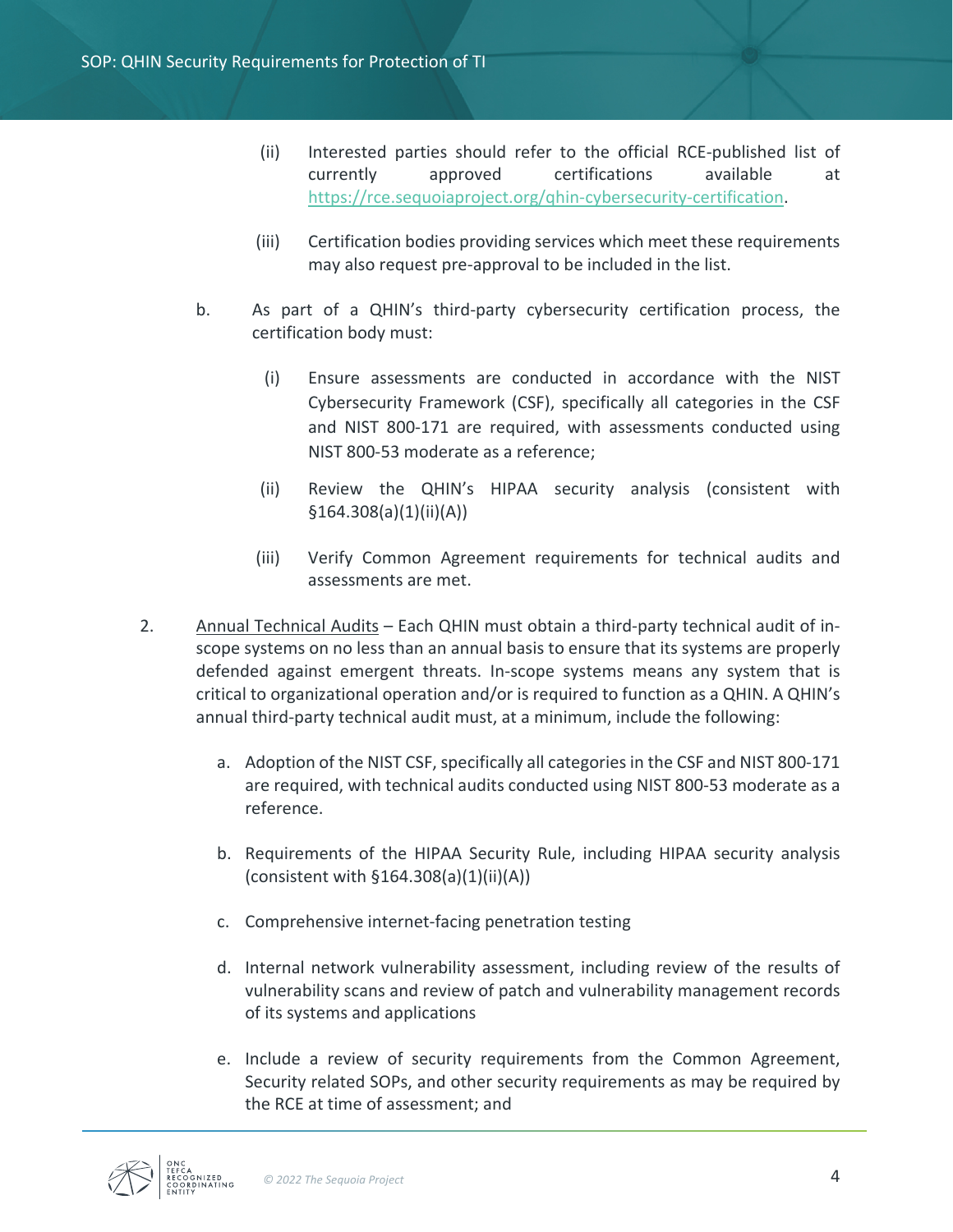- f. Utilize methodologies and security controls consistent with Recognized Security Practices, as defined by Public Law No: 116-321<sup>2</sup> (e.g., NIST Special Publications, CMS Guidelines, ONC HIPAA Security Risk Assessment (SRA) Tool, etc.)
- 3. Reports or Summaries of Certification Assessments & Annual Technical Audits The QHIN shall provide to the RCE an appropriate report or summary of the results of its certification renewal assessments and annual technical audits within thirty (30) days of the QHIN's receipt of the report. If the certification renewal assessment and/or annual technical audit identifies any unaddressed deficiencies that meet the definition of moderate impact or high impact, the QHIN must take appropriate action(s) to mitigate the risk(s) of any such deficiencies. If the QHIN is able to fully remediate any such identified deficiencies within fifteen (15) days of its receipt of the certification/audit report, the QHIN must attest to full remediation of such deficiencies when the QHIN submits its report or summary report to the RCE. If the QHIN is not able to remediate the identified deficiencies within that timeframe, it must develop and implement an appropriate plan of action and milestones (POA&M) identifying the necessary activities, resources needed, responsible party/parties, reasonable mitigation efforts and/or compensating controls, and the timetable to full remediation. The QHIN must provide a copy of its POA&M to the RCE within fifteen (15) days of the QHIN's receipt of the certification/audit report.
	- a. Any QHIN that is required under Section 3 of this SOP to submit a POA&M must also provide updates to the RCE or, at the RCE's direction, to the Cybersecurity Council, every thirty (30) days thereafter regarding the QHIN's progress toward completion of the milestones identified in the POA&M, until the RCE or the RCE and the Cybersecurity Council, when the Cybersecurity Council is involved, agree(s) that the deficiencies have been fully remediated or approve(s) of any partial risk acceptance with appropriate compensating controls.
	- b. In addition to requiring the submission of a POA&M and routine progress updates, if the RCE determines that the findings of a QHIN's certification assessment or technical audit reflect a Threat Condition, as such term is defined in the Common Agreement, the RCE may take other appropriate actions, including, but not limited to, suspending the QHIN's participation in QHIN-to-QHIN exchange until the Threat Condition is remediated or sufficiently mitigated, as determined by the RCE.

<span id="page-4-0"></span><sup>2</sup> [Pub.L. 116-321 \(January 5, 2021\),](https://hhsgov.sharepoint.com/sites/onc/opol/Documents/TEFCA/SOPs%20and%20Other%20Operational%20Documents/Pub.L.%20116-321%20(January%205,%202021),%20available%20at) *available at* [https://www.congress.gov/116/plaws/publ321/PLAW-](https://www.congress.gov/116/plaws/publ321/PLAW-116publ321.pdf)[116publ321.pdf.](https://www.congress.gov/116/plaws/publ321/PLAW-116publ321.pdf)



 $\overline{a}$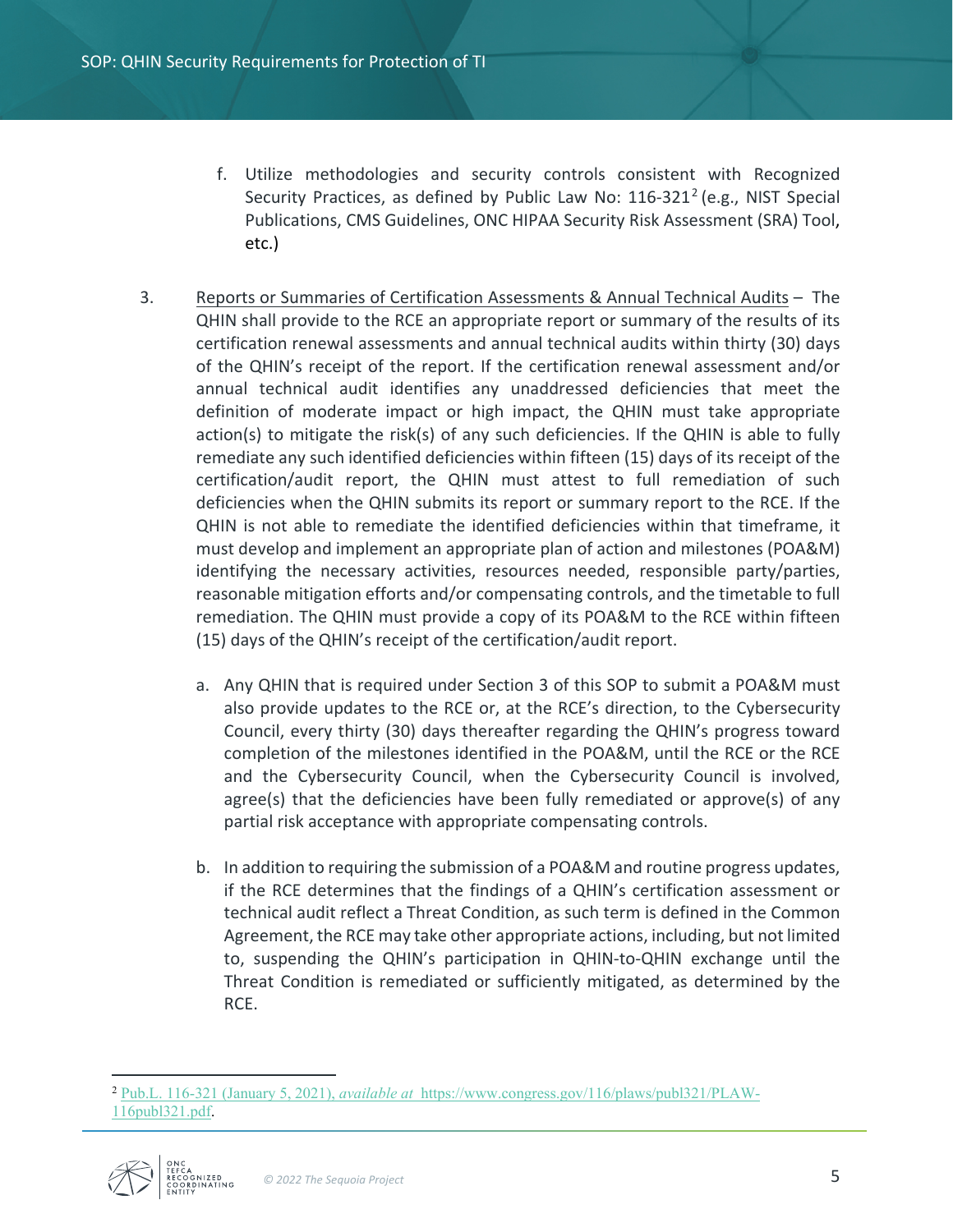- c. Nothing in this section shall modify or replace a QHIN's notification requirements, as set forth in the Common Agreement, for any deficiency or other finding that constitutes a TEFCA Security Incident, as such term is defined by the Common Agreement. For the avoidance of doubt, the following may still require notification pursuant to the timing and procedures noted in the Common Agreement if it falls within the definition of TEFCA Security Incident: (i) a fully remediated assessment/audit finding that does not require submission of a POA&M; and (ii) an assessment/audit finding that does require submission of a POA&M.
- 4. Independent Review Certification bodies and third-party assessment organizations utilized by Certification bodies or QHINs must be qualified, independent third parties.
	- a. Organizations conducting assessments must attest (in the assessment report) to having no organizational conflicts of interest with the certification body or the organization being assessed, and
	- b. Assessors must be security professionals with active or current security certifications requiring ongoing credential maintenance (e.g. security assessment credentials with continuing professional education requirements. Examples include certifications recognized by federal agencies as minimum requirements for conducting certain security roles).
	- c. Third party assessments and certification activities are subject to quality review or sampling by the certification body to ensure consistency and quality.
- 5. Confidentiality of Security Assessment Reports or Summaries, POA&Ms, and Related Security Documentation - The RCE shall treat reports or summaries of the security assessment, POA&Ms, and any related documentation, such as milestone updates requested by the RCE or Cybersecurity Council, as Confidential Information and will not disclose them to anyone except:
	- a. To the Cybersecurity Council, at the RCE's discretion;
	- b. To the Governing Council, upon recommendation of the Cybersecurity Council;
	- c. As required by law; or
	- d. As requested by ONC in furtherance of the RCE's obligations under the Cooperative Agreement.

To the extent the RCE believes it is able to obtain appropriate guidance from the Cybersecurity Council, or the Cybersecurity Council believes it is able to obtain appropriate guidance from the Governing Council, without revealing the identity of the QHIN to which the reports or summaries of certification assessments and annual